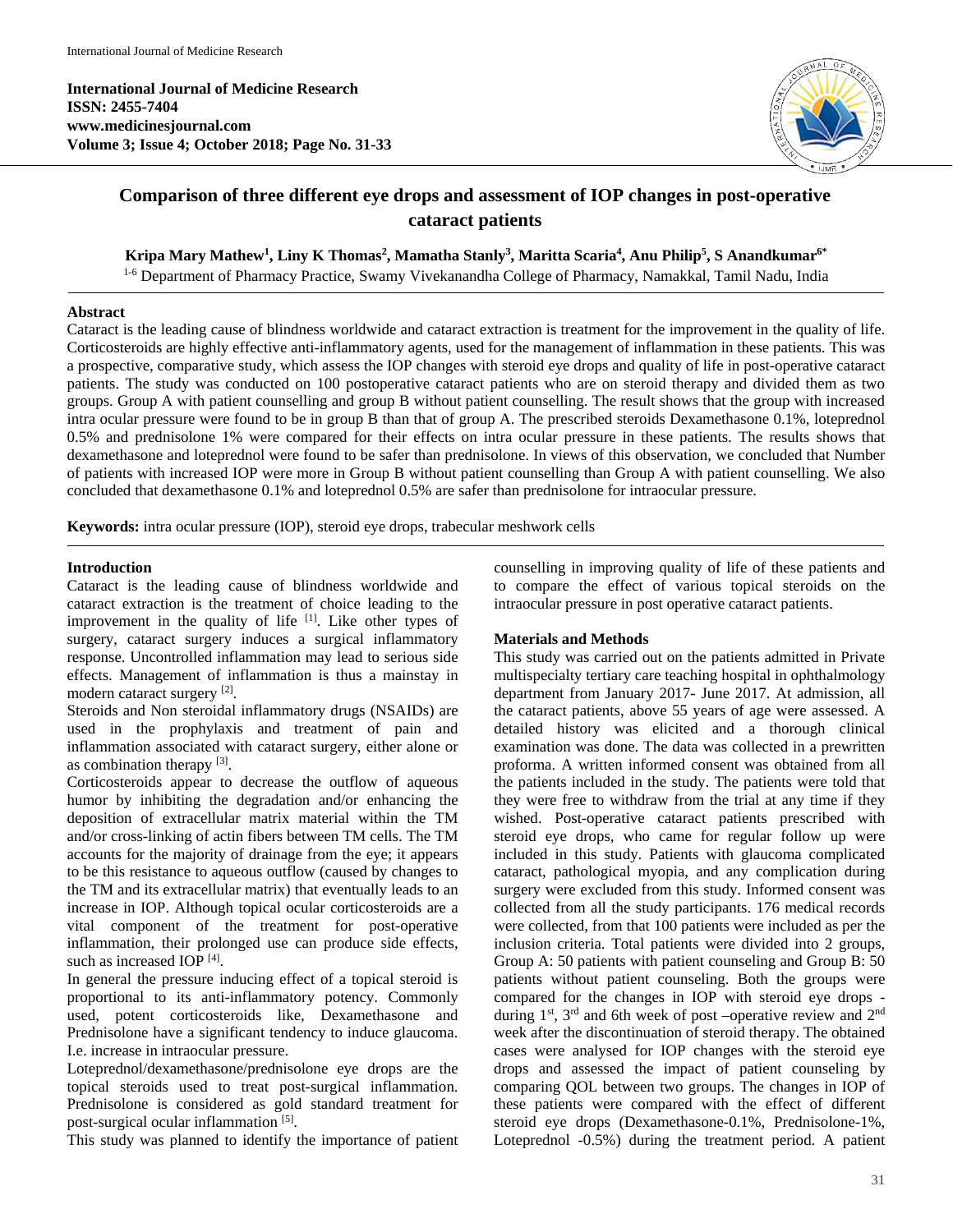education leaflet was designed and printed in Tamil and circulated to the patients regarding postoperative care after cataract surgery.

#### **Results**

#### **Comparison of effect of different steroid eye drops on IOP**

The effect of three different steroid eye drops on intra ocular pressure were compared. The effect of dexamethasone 0.1%, loteprednol 0.5% and prednisolone were different.

In 100 patients after cataract surgery pain and inflammation treated with dexamethasone 0.1%, loteprednol 0.5% and prednisolone 1% eye drops with tapering of:<br> $1<sup>st</sup>$  week 8times/day  $4<sup>th</sup>$  week 4times/day  $1<sup>st</sup>$  week 8times/day  $2<sup>nd</sup>$  week 6times/day  $3<sup>rd</sup>$  week 5times/day  $3<sup>rd</sup>$  week 2times/day  $3<sup>rd</sup>$  week 5times/day

15 patients were treated with dexamethasone 0.1% and 10 patients were with increased IOP after the use of this steroid eye drop. 36 patients were treated prednisolone 1% and after its use 32 patients were with increased IOP. Loteprednol 0.5% had given to 49 patients but after its use there was only one patient with increased IOP.

| <b>Table 1:</b> Number of patients with increased IOP and normal IOP with specific drug are summarized |  |
|--------------------------------------------------------------------------------------------------------|--|
|                                                                                                        |  |

| S.<br>No. | <b>Treatment</b>        | <b>Number of patients</b><br>with increased IOP | Number of patients<br>with normal IOP | <b>Total number of patients</b><br>treated with specific drug |
|-----------|-------------------------|-------------------------------------------------|---------------------------------------|---------------------------------------------------------------|
| .,        | Dexamethasone $(0.1\%)$ | 10(66%)                                         |                                       |                                                               |
| ۷.        | Prednisolone (1%)       | 32(89%)                                         |                                       |                                                               |
| . د       | Loteprednol $(0.5\%)$   | (2%)                                            | 48                                    | 49                                                            |



**Fig 1:** Comparison of Effect of Different Steroid Eye Drops On IOP

The number of patients with increased IOP is less with loteprednol (1/ 49) when compared with dexamethasone (10/15) and prednisolone (32/36).

## **Steroid response in patients, with patient counseling and without patient counseling**

In our study we included 100 patients who completed regular

follow up after cataract surgery and comparison done between 2 groups. (Group A) 50 patients with counseling and (Group B) 50 patients without patient counseling and data were collected during  $1^{\text{st}}$  week,  $3^{\text{rd}}$  week and  $6^{\text{th}}$  week follow up. IOP changes in patients with patient counseling and without patient counseling during the follow up period are summarized in Table 5 and Table 6.

| <b>Table 2:</b> Group a with patient counseling $(n=50)$ |  |  |  |
|----------------------------------------------------------|--|--|--|
|----------------------------------------------------------|--|--|--|

| S.<br>No. | <b>Follow Up Time Period</b> | <b>Number of Patients</b><br>with Increased IOP | Average<br><b>IOP</b> | <b>Number of Patients with</b><br>Normal IOP (10-22MMHG) |
|-----------|------------------------------|-------------------------------------------------|-----------------------|----------------------------------------------------------|
|           | 1 <sup>st</sup> week         |                                                 |                       |                                                          |
|           | $3rd$ week                   |                                                 |                       |                                                          |
|           | $6th$ week                   |                                                 |                       |                                                          |
|           | After steroid omission       |                                                 |                       |                                                          |

|  |  | Table 3: Group B without Patient Counseling (n=50) |  |
|--|--|----------------------------------------------------|--|
|  |  |                                                    |  |

| d.<br>No. | Follow up time period     | <b>Number of patients</b><br>with increased IOP | Average IOP | Number of patients with<br>normal IOP (10-22MMHG) |
|-----------|---------------------------|-------------------------------------------------|-------------|---------------------------------------------------|
|           | $1st$ week                |                                                 |             |                                                   |
|           | $3rd$ week                |                                                 |             |                                                   |
|           | $6th$ week                |                                                 |             |                                                   |
|           | After omission of steroid |                                                 |             |                                                   |